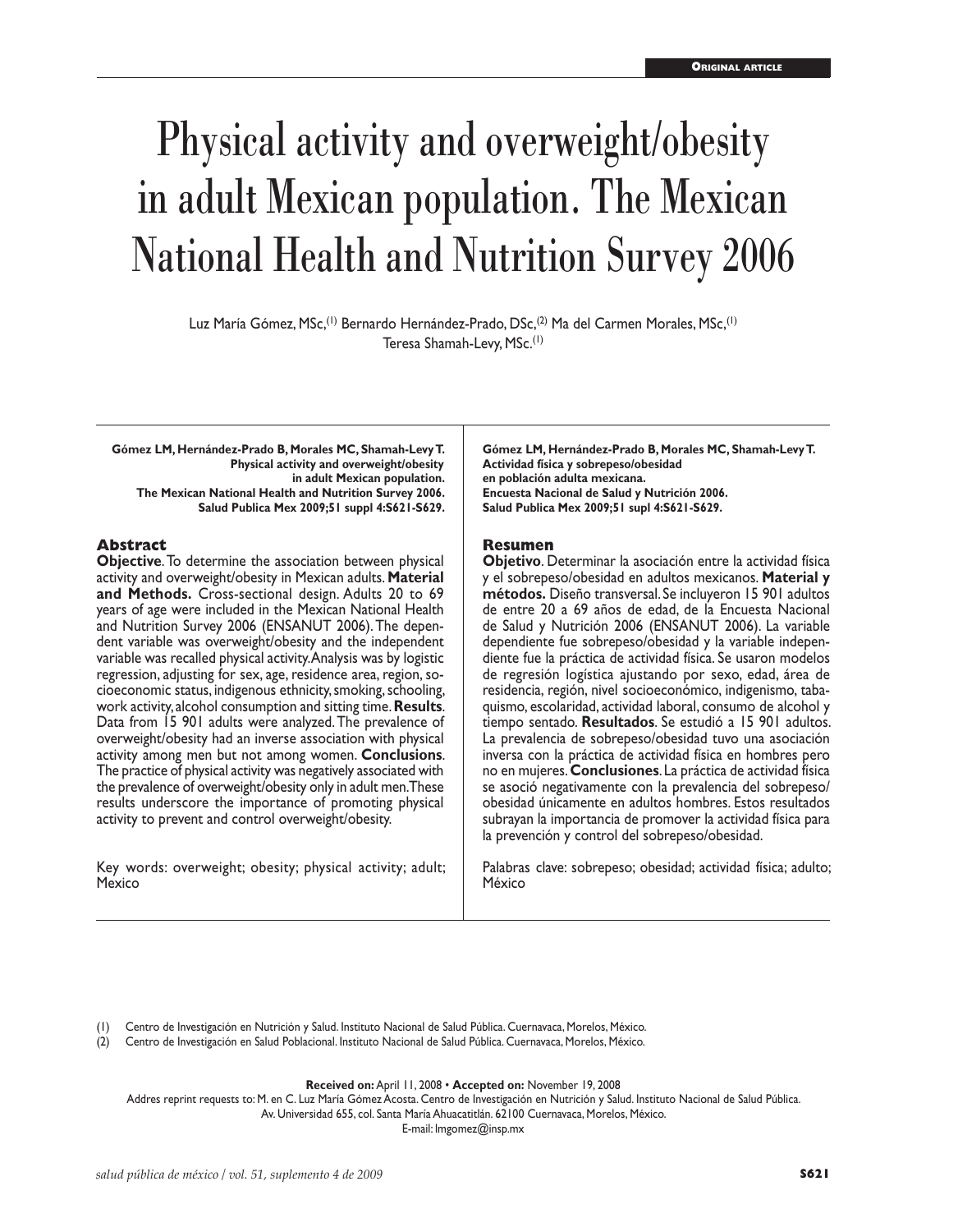Obesity is a worldwide public health problem. The<br>World Health Organization (WHO) estimates that<br>there were 1.600 million needle exergusiebt in 2005, and there were 1 600 million people overweight in 2005, and there will be 2 300 million overweight adults and more than 700 million adults with obesity by 2015.<sup>1</sup> Obesity is a risk factor for the development of diseases such as diabetes, heart disease, hypertension, some types of cancer, etc. Those diseases account for 60% of all causes of death in the world. This percentage could amount to 73% by year 2020, affecting mainly people aged 18 to 70 years.<sup>2</sup>

In Mexico, there is a high prevalence of overweight/ obesity. According to data from the Mexican National Health and Nutrition Survey 2006 (ENSANUT 2006), prevalence of overweight/obesity in women older than 20 years is 71.9%, and in men it is 66.7%. Also, there is a high prevalence of hypertension (30.8%), diabetes, and other chronic diseases.3

 Physical activity is defined as any body movement involving energy expenditure, and it is the component of energy expenditure which varies the most, being to a certain extent expressed at will. 4 Physical activities play an important role in the prevention of chronic diseases; they are regarded as a protection factor against ischemic cardiopathy, diabetes mellitus, stroke, osteoporosis, mental disorders, and some types of cancer.<sup>5</sup> Moreover, an inverse association between intense physical activities and obesity has been found.<sup>6</sup>

Several studies have shown that performing physical activities on a regular basis (at least 30 minutes a day of moderate intensity physical activity) enhances life quality and health condition. Furthermore, they contribute to prevent and control cardiovascular diseases, hypertension, diabetes, obesity, etc.<sup>7</sup> According to WHO estimations, up to 80% of diabetes cases and cardiovascular diseases and up to 30% of some types of cancer <sup>8</sup> could be avoided by establishing preventive interventions such as improvement of diet quality and physical activity.

Regarding physical activity in Mexico, an analysis from the 1999 National Nutrition Survey (NNS-99)<sup>4</sup> found that sports practice is not a common type of physical activity in women of childbearing age, particularly in those older than 20 years and those with low schooling.

However, nationwide there is no information about practice levels of physical activity in adults. Data are available only from youth living in certain cities and from women of childbearing age countrywide, and show low levels of physical activity.<sup>9</sup> There is also no information based on large-scale population studies in Mexico on the association between physical activity

practice and obesity. Hence, this study aimed at documenting the levels of physical activity and evaluated the relationship between physical activity and overweight/ obesity in Mexican adults in order to design strategies and interventions that help prevent and control this public health problem.

# Material and Methods

*Design:* The ENSANUT 2006 was a cross-sectional, probabilistic survey with a stratified and clustered sampling design, representative at the national, regional, and state levels. Its design enabled the analysis of information on health and nutrition status of the Mexican population, and on quality and response of health services, policies and programs. The methodology of the ENSANUT 2006 has been described in detail elsewhere.<sup>10</sup>

*Subjects:* Information from 48 304 households nationwide was collected in the ENSANUT 2006. The physical activity questionnaire was administered to a subsample of 20 360 men and women aged 20 to 99 years selected at random. We conducted the analysis with a sample of men and women aged 20 to 69 years who lived in the selected households at the time of the survey. Adults with undernutrition, low weight, incapable of performing physical activity, and those older than 69 years were excluded from the analysis because the questionnaire used to measure physical activity, which will be described later, was designed to be applied to adults aged 15 to 69 years.

*Procedure:* Data were collected in selected households between August and September 2005 by interviewers trained previously. Objectives, procedures, risks and benefits of the study were explained in detail to every potential participant. Those who agreed to participate were asked to sign or fingerprint an informed consent. The protocol for this study was approved by the Research, Biosafety, and Ethics Committees of the National Public Health Institute: INSP, in Cuernavaca, Mexico.

#### **Outcome variables**

The outcome variable for this study was overweight or obesity based on body mass index (BMI) (weight in kilograms/height in meters<sup>2</sup>). Anthropometric measures were taken by previously standardized personnel. Standardization procedures were carried out before collecting data to minimize technical measurement errors using the *Habicht* technique.<sup>11</sup> Weight was measured with *Tanita* electronic scales with 100g accuracy. Height was measured with stadimeters with capacity for 2 meters and accuracy to 1 mm.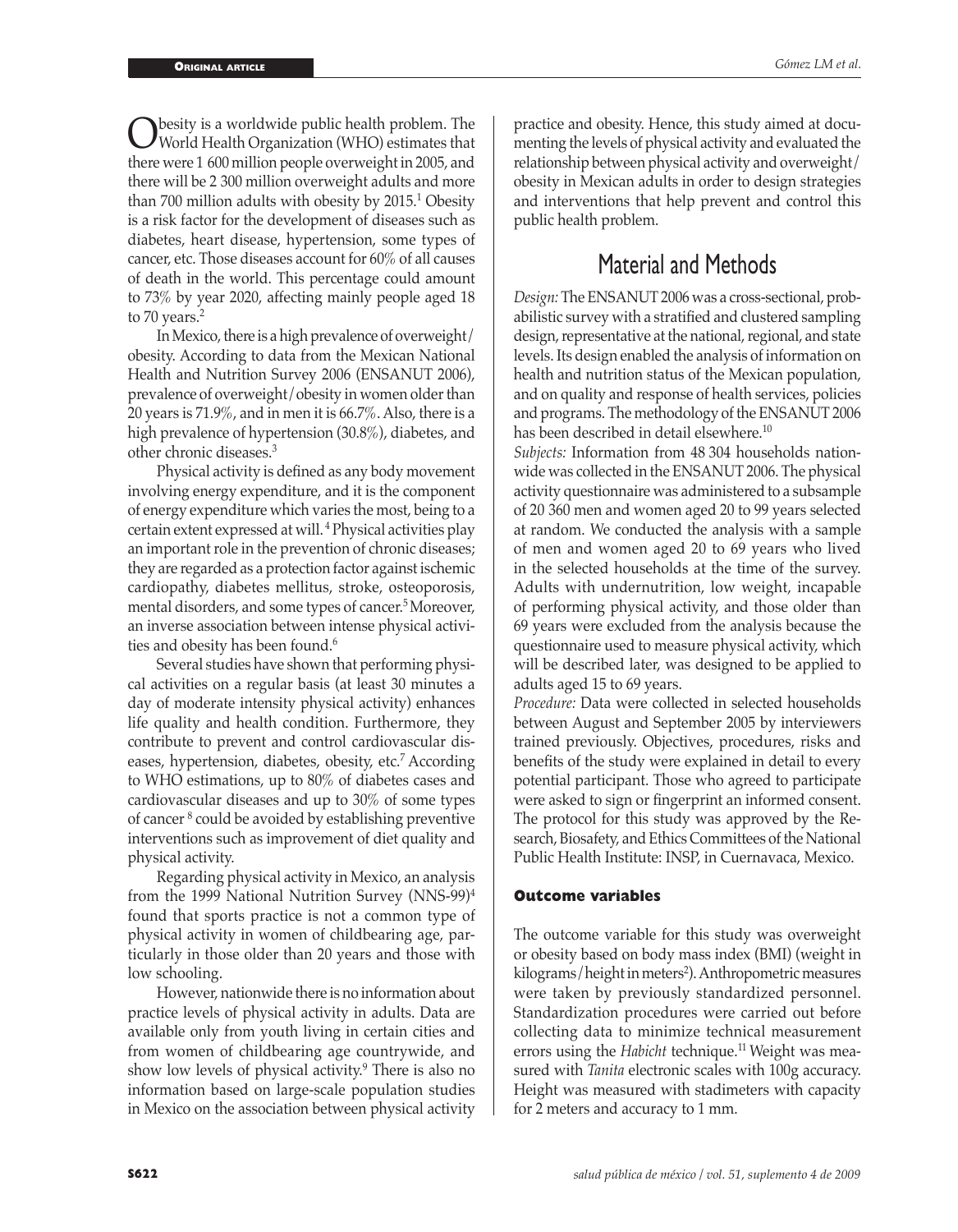Adults were classified according to their nutrition status using the cutoff points recommended by the WHO for BMI as follows: undernutrition (BMI < 18.5), adequate nutrition status (BMI from 18.5 to 24.9), overweight (BMI from 25.0 to 29.9), and obesity (BMI  $\geq$  30.0).<sup>12</sup> BMI values between 10 and 58 kg/m<sup>2</sup> were considered as valid.

## **Exposure measures**

*Physical activity and sitting time:* Data on hours weekly adults performed physical activity or remained sitting was collected using the short version of the International Physical Activity Questionnaire<sup>13</sup> (IPAQ), which is an instrument validated and used worldwide for the measurement of physical activity.

*Vigorous physical activity* was defined as a group of activities requiring an energy expenditure equal or higher than 6 METs/hour\* (physical activity energy expense unit); that is, those that demand a considerable energy expenditure. This category included activities such as aerobics, fast bicycle riding, lifting heavy objects, digging, farm work, or activities that involve more difficult breathing than normal. *Moderate physical activity* was defined as a group of activities requiring less energy expenditure (between 3.0 and 5.9 METs/hour); those in which breathing is a little more difficult than normal, such as lifting light objects or riding a bicycle at regular speed. It did not include walking. Time spent walking was classified into a different category and included walking in the work place, at home, from one place to another, or walking during leisure time, for sports, exercise or pleasure for periods of time of at least 10 minutes. *Sedentary activities* that require less energy expenditure were also defined, such as time adults spent sitting at work or at home, studying, watching TV, or resting. The methodology used in the ENSANUT 2006 identified time devoted to vigorous and moderate physical activity, walking, and sitting time, except sleeping time. Information on days, hours, and minutes devoted to vigorous and moderate physical activity and walking was collected. Once time spent performing each type of physical activity, in minutes per week, was obtained, MET values were calculated by multiplying the minutes per week of time devoted to moderate and vigorous

physical activity and walking by the values suggested by the IPAQ data processing guide (3.3 for walking, 4.0 for moderate, and 8.0 for vigorous physical activity). Classification of physical activity categories was as follows:  $\text{low}$  < 600 METs/minutes/week; moderate  $\geq$  600 to < 3000 METs/minutes/week; high  $\geq$  3000 METs/ minutes/week. The above categories permitted simple identification of active or sedentary lifestyle patterns.

## **Covariates**

*Socioeconomic status*: A socioeconomic status index was constructed using variables on housing conditions and possession of appliances and other goods.14 Three categories were used to define the socioeconomic level of adults (low, medium, high) according to tertile distribution for this index.

*Socio-demographic characteristics:* Among the independent variables, some characteristics that could be associated with physical activity and overweight/obesity were studied, such as age and living in rural or urban areas (population over 2500 inhabitants). Adults were classified according to four regions of residence: north, center, Mexico City, and south.\* Data on tobacco and alcohol consumption and on the condition of being a speaker of an indigenous language were also obtained.

## **Statistical analysis**

The ENSANUT 2006 was designed as a multistage, clustered sampling study. Therefore, some adjustments were made in the analyses according to the probability of every adult being included in the sample by using a weighting factor. For controlling the design effect produced by the cluster of observations in this sample, the SVY module for complex samples in the STATA program version 9.2 was used.‡

An exploratory analysis of data was carried out to identify implausible or extreme observations, to describe the population characteristics, and to calculate time devoted to each type of physical activity. Implausible physical activity values were defined as those with sum

<sup>\*</sup> A unit of metabolic equivalent (MET) represents a multiple of the oxygen consumption at rest, which in turn correspond to 3.5 mL  $O^2$ /kg min-1. For example if one person doing exercise show an expenditure of 10 MET, this means that hew has consumed 10 times the oxygen amount which normally would consume being at rest.

<sup>\*</sup> North region included the states of Baja California, South Baja California, Coahuila, Chihuahua, Durango, Nuevo León, Sonora and Tamaulipas; Center region: Aguascalientes, Colima, Guanajuato, Jalisco, Estado de Mexico (excluding Mexico City's metropolitan area) Michoacan, Morelos, Nayarit, Queretaro, San Luis Potosi, Sinaloa, and Zacatecas; Mexico City and its metropolitan area; and South region: Campeche, Chiapas, Guerrero, Hidalgo, Oaxaca, Puebla, Quintana Roo, Tabasco, Tlaxcala, Veracruz, and Yucatan.

<sup>‡</sup> Stata Corp. Intercooled Stata 9.2 College Station Texas, USA, 2006.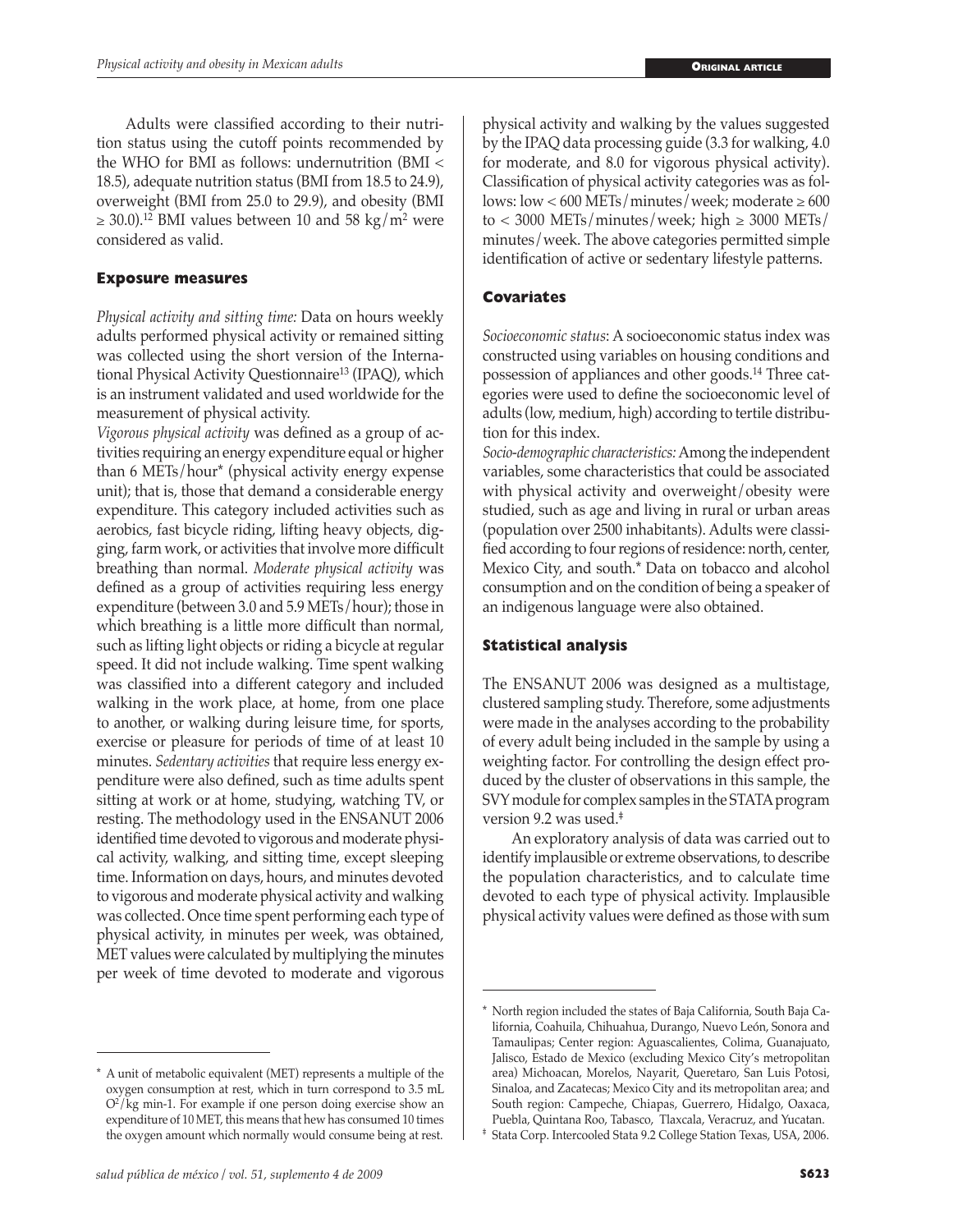of time devoted to different activities in one day that resulted in a value more than 24 hours.

Since the outcome variable was BMI as indicator of nutritional status, linear regression models were adjusted for the dependent variable, taking as main exposure variable the categories of physical activity (low, moderate, or high) based on METs according to the IPAQ, and controlling for sex, age, residence area (rural or urban), region of the country (north, center, Mexico City, south), socioeconomic status (low, middle, high), indigenous ethnicity, smoking, schooling, work activity, alcohol consumption, and sitting time. Different models were estimated for each sex.

 In addition, a logistic regression model was fitted to the data to test the possibility of being overweight or obese based on physical activity categories (low, moderate, or high, in accordance with the IPAQ), controlling for confounding variables. A significance level of 0.05 was considered as statistically significant for all the analysis.

## **Results**

Information on physical activity was collected from 20 360 Mexican men and women. Out of those, 1 390 adults were excluded as they did not answer all the questions related to physical activity or gave implausible information. Another 3 069 adults were also excluded whose BMI data were incomplete, and older adults over 69 years old were not considered because the IPAQ questionnaire used was only validated for individuals aged 15 to 69 years.

Thus, the final sample included 15 901 adults, which represented 19 756 134 Mexican adults using the expansion factor for this survey. Table I presents descriptive information for the sample. Most individuals were women (63.3%) with a mean age of 39.9±12.9 years. Men represented 36.7% of the sample, with a mean age of 41.6±13.5 years. The majority of individuals, both men and women, were more than 30 years old (76.2% and 74.8%, respectively). BMI mean was  $27.1\pm$ 4.3 in men and 28.6±5.4 in women. A total of 65.7% of men and 72.1% of women were overweight or obese. With respect to schooling, 12.0% of the subjects had no formal education, 46.8% completed primary school, 21.4% middle school, and 19.9% high school or higher. In addition, 10.6% spoke an indigenous language, 25.0% of adults smoked, and 29.8% consumed alcohol at the time of the survey, although most consumption of tobacco and alcohol was reported in men (45.5% and 53.3%, respectively) compared with women (13.0% and 16.1%, respectively). Most adults were of low socioeconomic status (42.0%), and lived in rural areas (66.2%).

Table II presents descriptive information for physical activity. Mean METs/minutes/week for vigorous physical activity was greater in men than in women  $(3322 \pm 4238$  and  $1135 \pm 2567$ , respectively) but it was not so for moderate physical activity (means 1890 ± 2076 and  $2534 \pm 2088$ , respectively). Mean METs/minutes/ week for walking was  $1219 \pm 1361$  for both sexes, and for sitting time, it was  $1111 \pm 913$ . Most adults (66.4%) were in the high physical activity practice category, 20.6% were in the moderate category and 13.0% in the low category.

According to data on men's nutrition status, the greatest proportion of overweight/obesity was found in those aged 40 to 49 years (73.8%). Men with obesity had less METs/minutes/week physical activity (vigorous, moderate, and walking) and remained sitting for a longer time compared with men with adequate BMI. Most men in the low physical activity category were overweight or obese, compared with men with adequate BMI (17.4% and 9.1%, respectively). As for the high physical activity category, the greatest proportion corresponded to men with adequate BMI compared with overweight or obese men (73.7% and 64.2%, respectively) (Table III A).

Concerning women, the greatest proportion of overweight/obesity was found in those aged 50 to 59 years (82.6%). Overweight women had more METs/ minutes/week of vigorous physical activity and of walking compared with women whose BMI was adequate, and with those with obesity. Likewise, women with obesity had a greater METs/minutes/week of moderate physical activity and reported more sitting time, compared with women whose BMI was adequate, and with those with overweight. The majority of women in the low and high physical activity categories were those with obesity (14.3% and 65.8%, respectively), compared with women whose BMI was adequate and with those with overweight (Table III B). On the other hand, according to the IPAQ significant associations between overweight/obesity and the physical activity practice categories were found only in adult men, adjusting for confounding variables (age, residence area, region of the country, socioeconomic status, indigenous ethnicity, smoking, schooling, work activity, alcohol consumption, and sitting time) (See table IV). Adult men in the high physical activity category were 27% less likely to be overweight or obese compared with men in the low category (OR 0.73, 95% CI; 0.55, 0.96). Adult men of middle and high socioeconomic status were 57% more likely to be overweight or obese (OR 1.57, 95% CI; 1.28, 1.92, and OR 1.66, 95% CI; 1.22, 2.25, respectively) compared with adult men of low socioeconomic status. With regard to place of residence, adult men living in urban areas were 32% more likely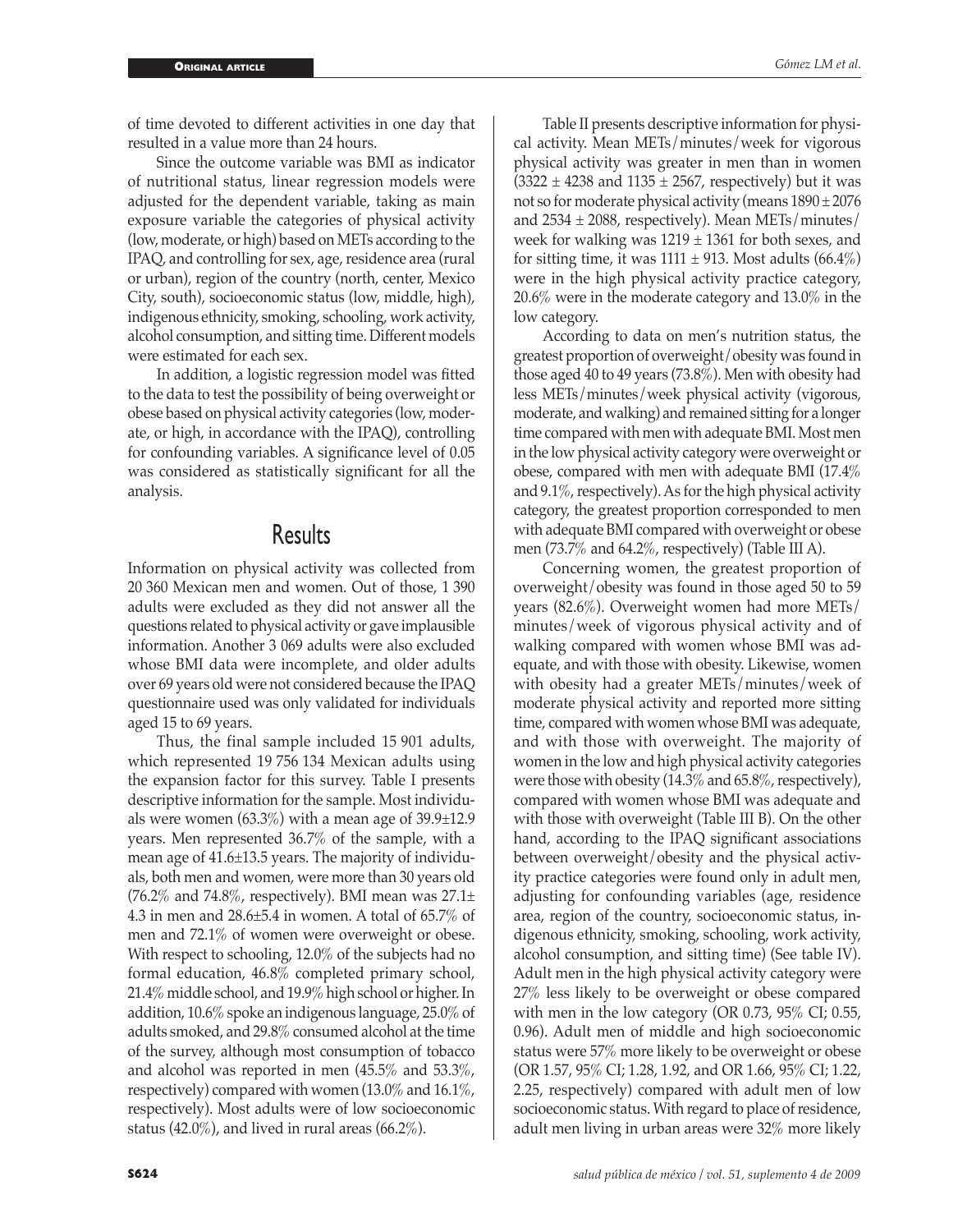| Characteristics                           | Sex  |               |                 |        |                   |                 | Total         |                       |                       |  |
|-------------------------------------------|------|---------------|-----------------|--------|-------------------|-----------------|---------------|-----------------------|-----------------------|--|
|                                           | Men  |               |                 |        | Women             |                 |               | Weighted n Expanded n | Total                 |  |
| N(%)                                      | 5470 | 7 246 221     | 36.7            |        | 10 431 12 509 913 | 63.3            | 15 901        | 19 756 134            | 100                   |  |
| Age (years $\pm$ SD)*                     | 5470 | 7 246 221     | $41.6 \pm 13.5$ |        | 10 431 12 509 913 | $40.0 \pm 12.9$ | 15 901        |                       | 19 756 134 40.6 ±13.2 |  |
| $BMI \pm SD$                              | 5470 | 7 246 221     | $27.1 \pm 4.3$  |        | 10 431 12 509 913 | $28.6 \pm 5.4$  | 15 901        | 19 756 134 28.1±5.1   |                       |  |
| Nutrition status (%)                      |      |               |                 |        |                   |                 |               |                       |                       |  |
| Undernutrition                            | 72   | 112 355       | 1.5             | 105    | 144 930           | $  \cdot  $     | 177           | 257 285               | 1.3                   |  |
| Normal                                    | 1755 | 2 4 1 3 7 3 3 | 32.8            | 2659   | 3 390 281         | 26.8            | 4414          | 5 804 014             | 29.0                  |  |
| Overweight                                | 2423 | 3 245 654     | 44.I            | 3920   | 4715988           | 37.3            | 6343          | 7 961 642             | 39.8                  |  |
| Obesity                                   | 1292 | 586 834       | 21.6            | 3852   | 4 403 644         | 34.8            | $5144$        | 5 990 478             | 29.9                  |  |
| Smoking (%)                               |      |               |                 |        |                   |                 |               |                       |                       |  |
| Yes                                       | 2373 | 3 300 015     | 45.5            | 1063   | 1619052           | 12.9            | 3436          | 4 9 1 9 0 6 7         | 24.9                  |  |
| No                                        | 3096 | 3 945 954     | 54.5            |        | 9368 10 890 861   | 87.1            | 12 4 64       | 14 836 815            | 75.1                  |  |
| Indigenous ethnicity (%)                  |      |               |                 |        |                   |                 |               |                       |                       |  |
| Yes                                       | 648  | 711 554       | 9.8             | 1280   | 388 927           | 11.10           | 1928          | 2 100 481             | 10.6                  |  |
| No                                        | 4822 | 6 534 667     | 90.2            |        | 9151 11 120 986   | 88.90           | 13 973        | 17 655 653            | 89.4                  |  |
| Alcohol consumption (%)                   |      |               |                 |        |                   |                 |               |                       |                       |  |
| Yes                                       | 2956 | 3 861 594     | 53.3            | 1506   | 2018219           | 16.1            | 4462          | 5 879 813             | 29.8                  |  |
| No                                        | 2513 | 3 3 8 4 3 7 5 | 46.7            |        | 8925 10 491 694   | 83.9            | <b>II 438</b> | 13 876 069            | 70.2                  |  |
| Schooling level n (%)                     |      |               |                 |        |                   |                 |               |                       |                       |  |
| None                                      | 544  | 699 222       | 12.6            | $1314$ | 668 708           | 13.3            | 1858          | 2 3 6 7 9 3 0         | 12.0                  |  |
| Elementary                                | 2631 | 3 155 517     | 51.8            | 5399   | 6 080 814         | 48.6            | 8030          | 9 236 331             | 46.8                  |  |
| Middle                                    | 1227 | 1 669 642     | 21.9            | 2290   | 2 555 932         | 20.4            | 3517          | 4 225 574             | 21.4                  |  |
| High school or over                       | 1068 | 72  840       | 13.6            | 1425   | 2 200 851         | 17.6            | 2493          | 3 922 691             | 19.9                  |  |
| Socioeconomic status $n$ (%) <sup>‡</sup> |      |               |                 |        |                   |                 |               |                       |                       |  |
| Low                                       | 2623 | 2 896 976     | 40.1            | 5190   | 5 364 553         | 43.1            | 7813          | 8 26 1 5 29           | 42.0                  |  |
| Middle                                    | 1708 | 2 171 229     | 30.1            | 3356   | 4 0 1 5 3 9 1     | 32.2            | 5064          | 6 186 620             | 31.4                  |  |
| High                                      | 1129 | 2 157 530     | 29.9            | 1847   | 3 070 435         | 24.6            | 2976          | 5 227 965             | 26.6                  |  |
| Region n (%)                              |      |               |                 |        |                   |                 |               |                       |                       |  |
| North                                     |      | 1106 1159 098 | 16.0            |        | 1871 1919 390     | 15.3            | 3224          | 3 078 488             | 15.6                  |  |
| Center                                    | 1896 | 748 746       | 24. I           | 3769   | 3 060 224         | 24.4            | 6176          | 4 808 970             | 24.3                  |  |
| Mexico City and metropolitan area         | 336  | 743 212       | 24. I           | 626    | 2 950 318         | 23.5            | 1023          | 4 693 530             | 23.8                  |  |
| South                                     | 2132 | 2 595 165     | 35.8            |        | 4165 4579 981     | 36.6            | 6769          | 7 175 146             | 36.3                  |  |
| Area $n$ $(\%)$                           |      |               |                 |        |                   |                 |               |                       |                       |  |
| Urban                                     | 2280 | 2 396 833     | 33.1            |        | 4362 4 278 600    | 34.2            | 6642          | 6 675 433             | 33.8                  |  |
| Rural                                     | 3190 | 4 849 388     | 66.9            |        | 6069 8 23 1 3 1 3 | 65.8            | 9259          | 13 080 701            | 66.2                  |  |

**Table I Socio-demographic characteristics of Mexican adults aged 20 to 69 years. Mexico, ENSANUT 2006**

\* Mean ± Standard deviation (or as specified)

 $^\ddag$  Based on housing conditions and ownership of home appliances and other goods, using principal components analysis14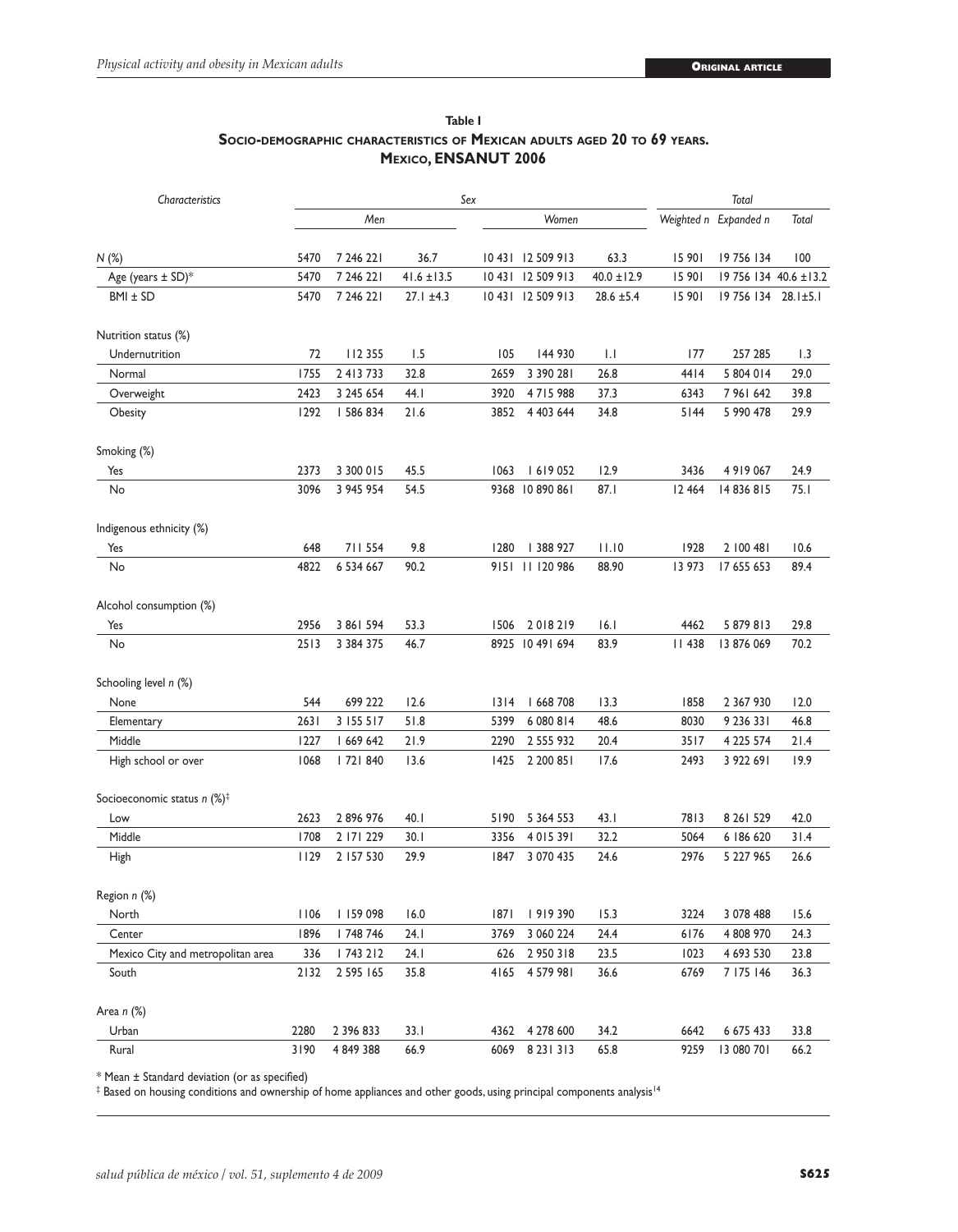| Table II                                                                      |  |
|-------------------------------------------------------------------------------|--|
| PHYSICAL ACTIVITY OF MEXICAN ADULTS AGED 20 TO 69 YEARS. MEXICO, ENSANUT 2006 |  |

| Characteristics                                                                             |                      |                      |                                            | Sex   |                     |                                                                               |                   | Total         |                        |
|---------------------------------------------------------------------------------------------|----------------------|----------------------|--------------------------------------------|-------|---------------------|-------------------------------------------------------------------------------|-------------------|---------------|------------------------|
|                                                                                             | Men                  |                      |                                            | Women |                     |                                                                               |                   |               |                        |
|                                                                                             |                      |                      | Weighted n Expanded n Mean ± SD Weighted n |       | Expanded<br>n       | $Mean \pm SD$                                                                 | Weighted n        | Expanded<br>n | <b>Total</b>           |
| Vigorous physical activity (METs/<br>minutes/week ± SD)*                                    | 5470                 | 7 246 221            | $3322 + 4238$                              | 10431 | 12 509 913          | $1135 + 2567$                                                                 | 15 901            | 19 756 134    | $1937 + 3445$          |
| Moderate physical activity (METs/<br>minutes/week ± SD)                                     | 5470                 | 7 246 221            | 1890 ±2076                                 | 10431 | 12 509 913          | $2534 + 2088$                                                                 | 15 901            |               | 19 756 134 2298 ± 2107 |
| Walking (METs/minutes/week ±<br>SD)                                                         | 5470                 | 7 246 221            | $1383 \pm 1124$                            | 10431 | 12 509 913          | $1124 \pm 1302$                                                               | 15 901            | 19 756 134    | $1219 \pm 1361$        |
| Total physical activity (Vigorous, mod-<br>erate and walking in METs/minutes/<br>week ± SD) | 5470                 | 7 246 221            | $6596 \pm 5011$                            | 10431 | 12 509 913          | $4795 + 3719$                                                                 | 15 901            |               | 19 756 134 5455 ±4327  |
| Sitting time (minutes/week ± SD)                                                            | 5470                 | 7 246 221            | $1227 \pm 1016$                            | 10431 | 12 509 913          | 1044 ±840                                                                     | 15 901            | 19 756 134    | $1111 \pm 913$         |
|                                                                                             |                      |                      |                                            |       |                     | PHYSICAL ACTIVITY CATEGORIES (%) (ACCORDING TO THE IPAQ IN METS/MINUTES/WEEK) |                   |               |                        |
|                                                                                             | $\sim$ $\sim$ $\sim$ | $\sim$ $\sim$ $\sim$ | $\cdots$                                   |       | $1.214$ $1.702.072$ | $\sim$                                                                        | $\sim$ 0.0 $\sim$ | 2.51777       |                        |

| Low                                           | 607  | 865663 11.9    |      | 314   702 073   3.6 |      |         | 921 2567736       | - 13.0 |
|-----------------------------------------------|------|----------------|------|---------------------|------|---------|-------------------|--------|
| Moderate                                      | 899  | 327 722        | 18.3 | 2 244 2 745 724     | 21.9 | 3 1 4 3 | 4 073 446         | 20.6   |
| High                                          | 3964 | 5 052 836 69.7 |      | 6873 8062116        | 64.4 |         | 10 837 13 114 952 | 66.4   |
| * Mean ± Standard deviation (or as specified) |      |                |      |                     |      |         |                   |        |

to be overweight or obese compared with those living in rural areas (OR 1.32, 95% CI; 1.08, 1.60). Adult men with primary schooling were 36% more likely to be overweight or obese compared with those without formal education (OR 1.36, 95% CI; 1.06, 1.76). Also, linear tendency was observed for a decreasing probability of being overweight or obese from 50 years of age onward in this population. The remaining socio-demographic variables studied did not show any significant association with the prevalence of obesity or overweight. Men with adequate BMI spent more time doing vigorous physical activity than men who were overweight/ obese; conversely, women with overweight/obesity reported more time doing moderate physical activity than women whose BMI was adequate (Figure 1).

# **Discussion**

The results of this study show that physical activity was inversely associated with the prevalence of overweight/ obesity in a representative sample of Mexican adults. Such association was observed only among adult men,

but not among women. This is the first study, to our knowledge, documenting this finding in a nationwide probabilistic sample of Mexican adults of both sexes.

We also show that men but not women in high and middle socioeconomic status are more likely to be overweight or obese. Little physical activity in women, particularly vigorous and moderate, may account for that effect on the association. There also exists the possibility of overestimation of physical activity in women with overweight/obesity, as has been documented in other studies.15-19

The results are plausible given the observed trend towards decrease in physical activity owing to the sedentary nature of many work activities, the changes in transportation methods and sprawling urbanization. In addition, the increase of energy-dense foods, rich in fat and sugar, has brought about an imbalance between intake and energy expenditure. The strength of this study stems from being a probabilistic, nationwide survey. Also, physical activity was measured through the IPAQ questionnaire, an internationally validated instrument for measuring physical activity in individuals 15 to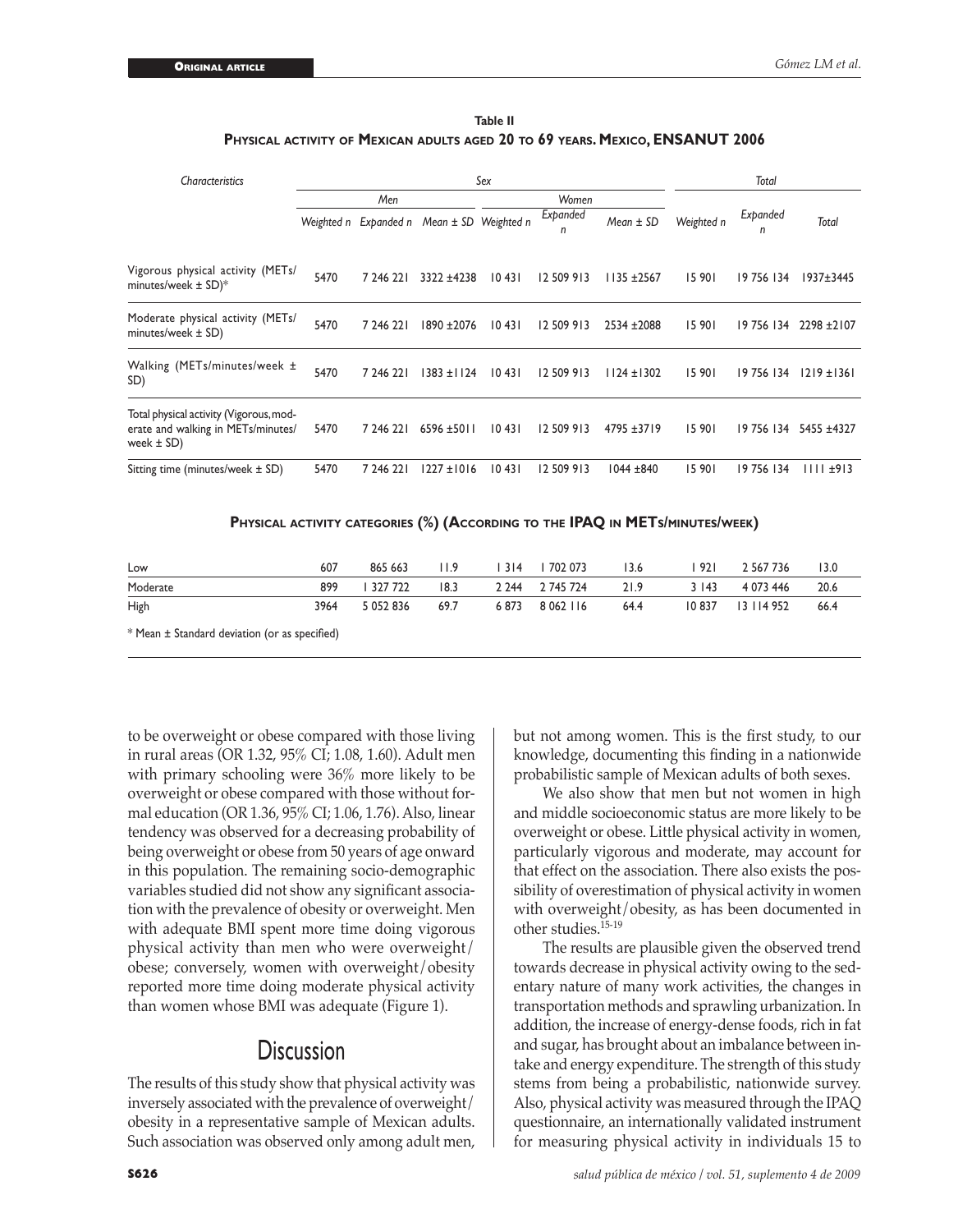#### **Table III A**

#### **Characteristics of adult men according to their nutrition status. Mexico, ENSANUT 2006**

| <b>Characteristics</b>                                                             |                 | <b>BMI</b>        |                   |  |  |  |  |
|------------------------------------------------------------------------------------|-----------------|-------------------|-------------------|--|--|--|--|
|                                                                                    | Normal          | Overweight        | <b>Obesity</b>    |  |  |  |  |
| $N$ (%) <sup>*</sup>                                                               | 1755(33.3)      | 2423 (44.79)      | 1292 (21.90)      |  |  |  |  |
| Age (years $\pm$ SD)                                                               | $39.3 \pm 14.2$ | $42.55 \pm 13.26$ | $43.05 \pm 12.58$ |  |  |  |  |
| $BMI \pm SD$                                                                       | $22.7 \pm 1.6$  | $27.34 \pm 1.41$  | $33.36 \pm 3.04$  |  |  |  |  |
| Age (years n %)                                                                    |                 |                   |                   |  |  |  |  |
| 20 to 29                                                                           | 507 $(48.1)$    | 422 (37.1)        | 179 (14.9)        |  |  |  |  |
| 30 to 39                                                                           | 462 (30.3)      | 668 (46.0)        | 380 (23.7)        |  |  |  |  |
| 40 to 49                                                                           | 324 (26.2)      | 632 (49.2)        | 342 (24.6)        |  |  |  |  |
| 50 to 59                                                                           | 248 (28.8)      | 397 (45.4)        | 237 (25.8)        |  |  |  |  |
| 60 to 69                                                                           | 214(30.9)       | 304 (47.8)        | 154(21.4)         |  |  |  |  |
| Vigorous physical activity (METs/minutes/week ± SD)                                | 3531±4278       | 3412 ±4289        | 2818 ±4032        |  |  |  |  |
| Moderate physical activity (METs/minutes/week ± SD)                                | 1928 ± 2069     | 1887 ± 2089       | 1841 ±2063        |  |  |  |  |
| Walking (METs/minutes/week ± SD)                                                   | $1426 \pm 1443$ | $1434 \pm 1475$   | $1210 \pm 1367$   |  |  |  |  |
| Total physical activity (Vigorous, moderate and walking in METs/minutes/week ± SD) | $6886 \pm 4940$ | $6734 \pm 5093$   | 5871 ±4882        |  |  |  |  |
| Sitting time (minutes/week ± SD)                                                   | II49 ±892       | $1204 \pm 1018$   | 1391 ±1163        |  |  |  |  |

#### **Physical activity categories (%) (According to the IPAQ in METs/minutes/week)**

| Low                                | 154 (9.1)   | $253$ (11.4) | 200 (17.4) |
|------------------------------------|-------------|--------------|------------|
| Moderate                           | 277(17.1)   | 403 (19.2)   | 219(18.4)  |
| High                               | 1324 (73.8) | 1767 (69.4)  | 873 (64.2) |
| $*$ n expanded for men $7.246.221$ |             |              |            |

n expanded for men 7 246 221

#### **Table III B**

#### **Characteristics of adult women according to their nutrition status. Mexico, ENSANUT 2006**

| Characteristics                                                                        |                 | <b>BMI</b>      |                 |  |
|----------------------------------------------------------------------------------------|-----------------|-----------------|-----------------|--|
|                                                                                        | Normal          | Overweight      | <b>Obesity</b>  |  |
| $N$ (%) <sup>*</sup>                                                                   | 2659 (27.1)     | 392 (37.7)      | 3852 (35.2)     |  |
| Age (years $\pm$ SD)                                                                   | $36.0 \pm 13.2$ | $40.2 \pm 12.6$ | $42.8 \pm 12.2$ |  |
| $BMI \pm SD$                                                                           | $22.6 \pm 1.6$  | $27.5 \pm 1.4$  | $34.4 \pm 3.9$  |  |
| Age (years n %)                                                                        |                 |                 |                 |  |
| 20 to 29                                                                               | 946 (43.8)      | 823 (34.2)      | 591 (22.0)      |  |
| 30 to 39                                                                               | 787 (25.8)      | 1333 (40.0)     | 1247(34.3)      |  |
| 40 to 49                                                                               | 431 (18.4)      | 882 (39.4)      | 984 (42.2)      |  |
| 50 to 59                                                                               | 259 (17.4)      | 516(38.1)       | 621(44.5)       |  |
| 60 to 69                                                                               | 236(23.0)       | 366 (35.9)      | 409(41.1)       |  |
| Vigorous physical activity (METs/minutes/week ± SD)                                    | 1092 ±2556      | 1258 ±2705      | $1037 + 2416$   |  |
| Moderate physical activity (METs/minutes/week ± SD)                                    | 2442 ± 2086     | 2524 ± 2072     | $2616 + 2103$   |  |
| Walking (METs/minutes/week ± SD)                                                       | $1133 \pm 1275$ | $1155 \pm 1310$ | $1084 \pm 1312$ |  |
| Total physical activity (Vigorous, moderate and walking in METs/minutes/week $\pm$ SD) | 4669 ±3745      | 4938 ±3808      | $4738 \pm 3596$ |  |
| Sitting time (minutes/week ± SD)                                                       | 1018 ±833       | 1027 ±820       | 1083 ±866       |  |

#### **Physical activity categories (%) (According to the IPAQ in METs/minutes/week)**

| Low      | 323 (13.5) | 472 (13.0)  | 519(14.3)   |
|----------|------------|-------------|-------------|
| Moderate | 615(24.9)  | 813(21.8)   | (19.8)      |
| High     | 1721(61.6) | 2635 (65.2) | 2517 (65.8) |

*\* n* expanded for women 12 509 913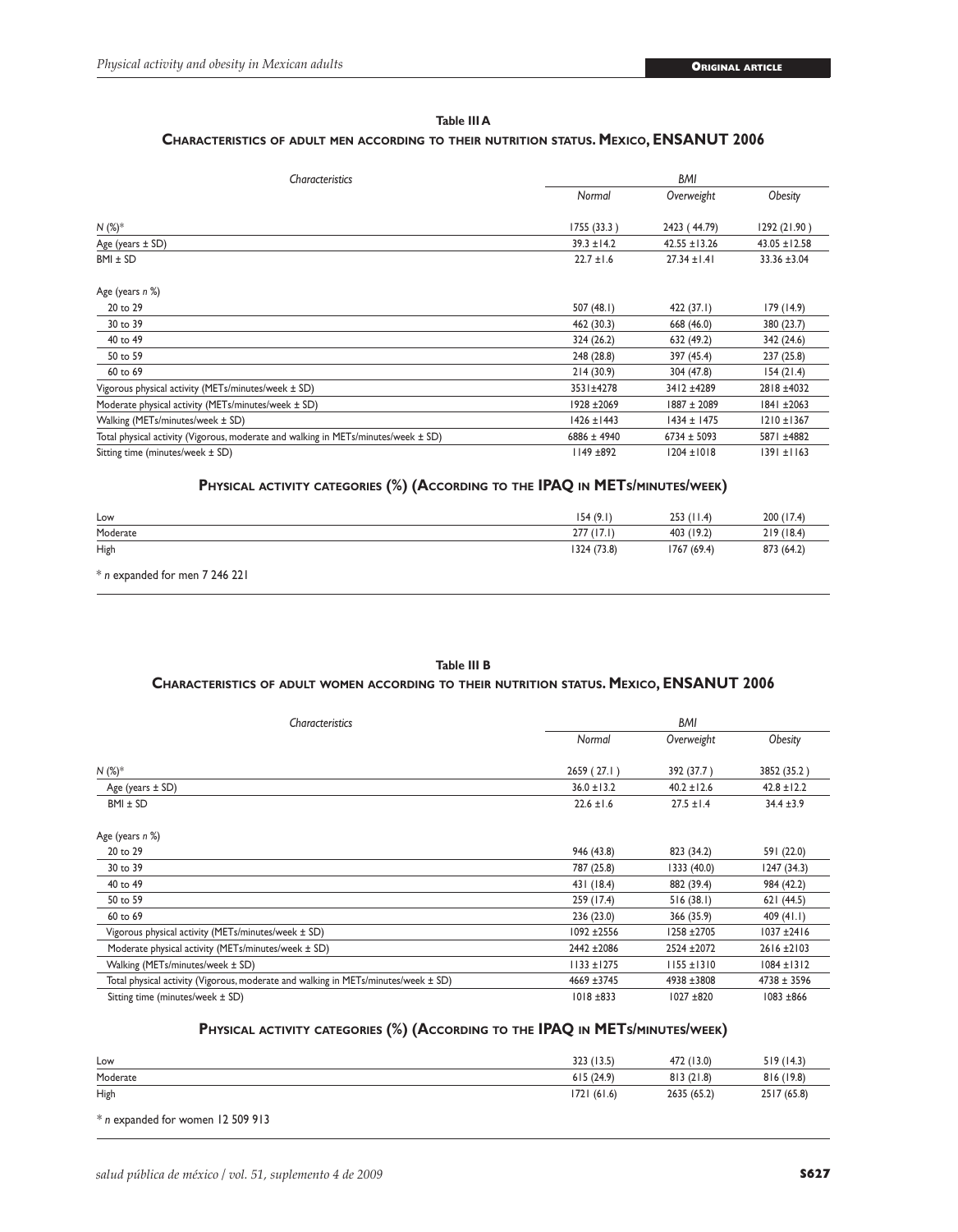### **Table IV Logistic regression model for overweight and obesity and its relation with physical activity categories in Mexican adults. Mexico, ENSANUT 2006**

|                                     |              | Sex          |                |              |  |  |  |  |  |
|-------------------------------------|--------------|--------------|----------------|--------------|--|--|--|--|--|
|                                     | Men          |              | Women          |              |  |  |  |  |  |
| Characteristics                     | Adjusted OR* | 95% CI       | Adjusted OR*   | 95% CI       |  |  |  |  |  |
| Low physical activity category      | $\mathbf{I}$ |              | I              |              |  |  |  |  |  |
| Moderate physical activity category | 0.81         | (0.58, 1.13) | 0.80           | (0.62, 1.04) |  |  |  |  |  |
| High physical activity category     | 0.73         | (0.55, 0.96) | 1.03           | (0.82, 1.3)  |  |  |  |  |  |
| Age categories                      |              |              |                |              |  |  |  |  |  |
| 20 to 29 years                      | $\mathbf{I}$ |              | $\overline{1}$ |              |  |  |  |  |  |
| 30 to 39 years                      | 2.09         | (1.63, 2.69) | 2.16           | (1.81, 2.58) |  |  |  |  |  |
| 40 to 49 years                      | 2.52         | (1.91, 3.33) | 3.26           | (2.64, 4.02) |  |  |  |  |  |
| 50 to 59 years                      | 2.19         | (1.59, 3.01) | 3.58           | (2.78, 4.61) |  |  |  |  |  |
| 60 to 69 years                      | 2.16         | (1.58, 2.97) | 2.55           | (1.95, 3.35) |  |  |  |  |  |
| Work status                         |              |              |                |              |  |  |  |  |  |
| Not working                         | I            |              | I              |              |  |  |  |  |  |
| Working                             | 1.29         | (1.01, 1.65) | 1.23           | (1.01, 1.48) |  |  |  |  |  |
| Schooling level                     |              |              |                |              |  |  |  |  |  |
| None                                | L            |              | I              |              |  |  |  |  |  |
| Elementary                          | 1.37         | (1.06, 1.76) | 1.37           | (1.11, 1.69) |  |  |  |  |  |
| Middle                              | 1.26         | (0.94, 1.7)  | 1.23           | (0.94, 1.59) |  |  |  |  |  |
| High school or over                 | 0.91         | (0.64, 1.32) | 0.77           | (0.58, 1.03) |  |  |  |  |  |
| Region                              | 1.02         | (0.95, 1.09) | 0.90           | (0.84, 0.95) |  |  |  |  |  |
| Area n                              |              |              |                |              |  |  |  |  |  |
| Urban                               | T            |              | T              |              |  |  |  |  |  |
| Rural                               | 1.32         | (1.09, 1.61) | 1.26           | (1.08, 1.47) |  |  |  |  |  |
| Alcohol consumption                 |              |              |                |              |  |  |  |  |  |
| No                                  | T            |              | T              |              |  |  |  |  |  |
| Yes                                 | 0.93         | (0.79, 1.1)  | 1.03           | (0.83, 1.27) |  |  |  |  |  |
| Smoking                             |              |              |                |              |  |  |  |  |  |
| No                                  | I            |              | I              |              |  |  |  |  |  |
| Yes                                 | 0.91         | (0.76, 1.1)  | 0.84           | (0.62, 1.15) |  |  |  |  |  |
| Socioeconomic status                |              |              |                |              |  |  |  |  |  |
| Low                                 | L            |              | $\mathsf{L}$   |              |  |  |  |  |  |
| Middle                              | 1.57         | (1.29, 1.93) | 1.44           | (1.22, 1.7)  |  |  |  |  |  |
| High                                | 1.66         | (1.22, 2.26) | 0.98           | (0.78, 1.23) |  |  |  |  |  |
| Sitting time (hr)                   | 1.03         | (0.99, 1.08) | 1.06           | (1.01, 1.1)  |  |  |  |  |  |